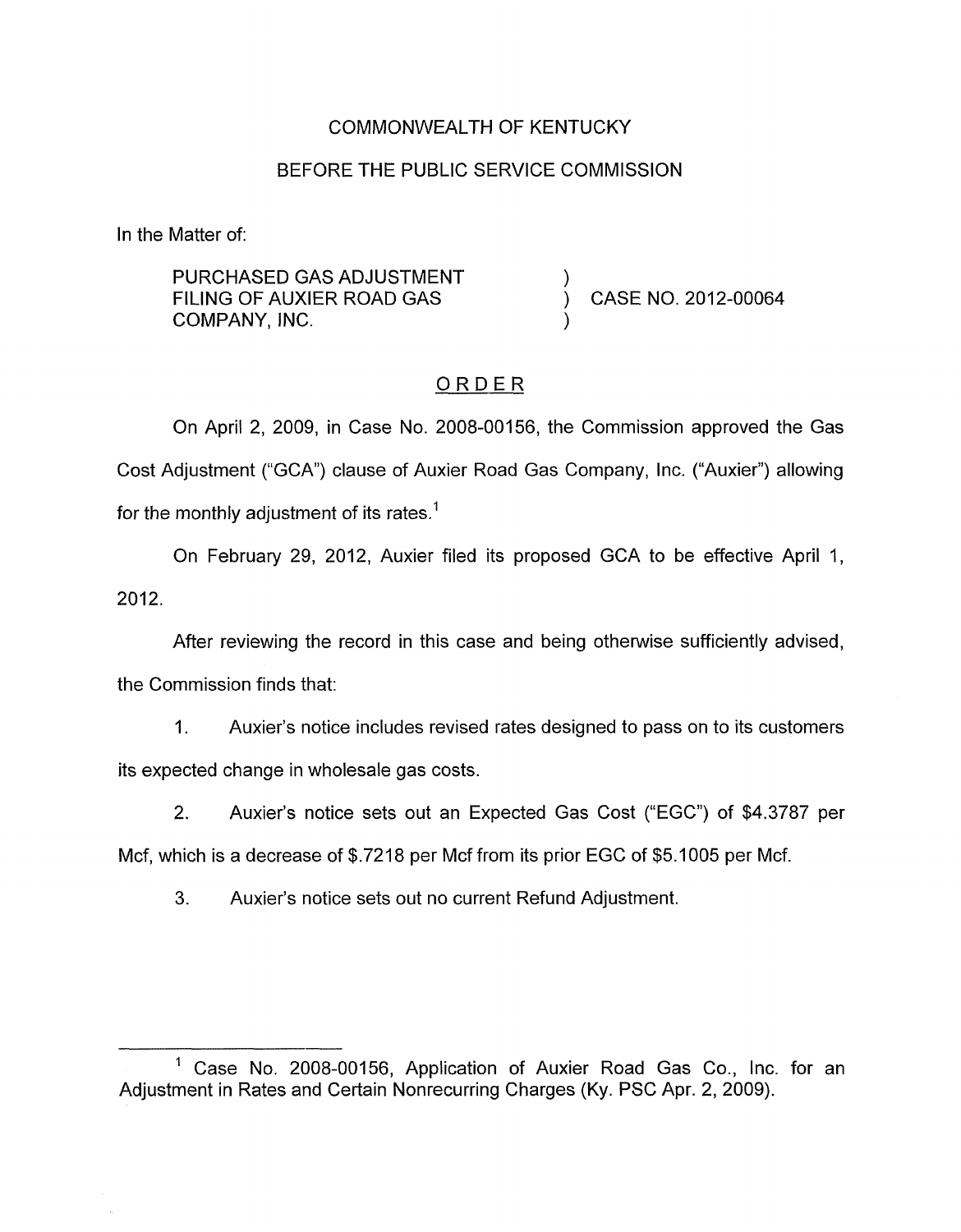4. Auxier's notice sets out a current month Actual Adjustment ("AA") of (\$2459) per Mcf. Auxier's total AA is (\$1.0173) per Mcf, which is a decrease of \$.I125 per Mcf from its previous total AA of (\$.9048) per Mcf.

5. Auxier's notice sets out no current month Balance Adjustment ("BA"). A current BA in the amount of (\$.0039) per Mcf is required to reconcile net over-recoveries resulting from an expired AA. Auxier's total BA of \$.0037 per Mcf represents an increase of \$.0046 per Mcf from the previous total BA of (\$.0009) per Mcf.

6. Auxier's Gas Cost Recovery rate is \$3.3651 per Mcf, which is a decrease of \$.8297 per Mcf from its previous rate of \$4.1948 per Mcf.

7. The rates in the Appendix to this Order are fair, just and reasonable, and should be approved for billing for service rendered by Auxier on and after April 1, 2012.

IT IS THEREFORE ORDERED that:

1. The rates proposed by Auxier are denied.

2. The rates in the Appendix, attached hereto and incorporated herein, are approved for billing for service rendered on and after April 1, 2012.

3. Within 20 days of the date of this Order, Auxier shall file its revised tariff sheets with this Commission setting out the rates approved herein and reflecting that they were approved pursuant to this Order.

-2- Case No. 2012-00064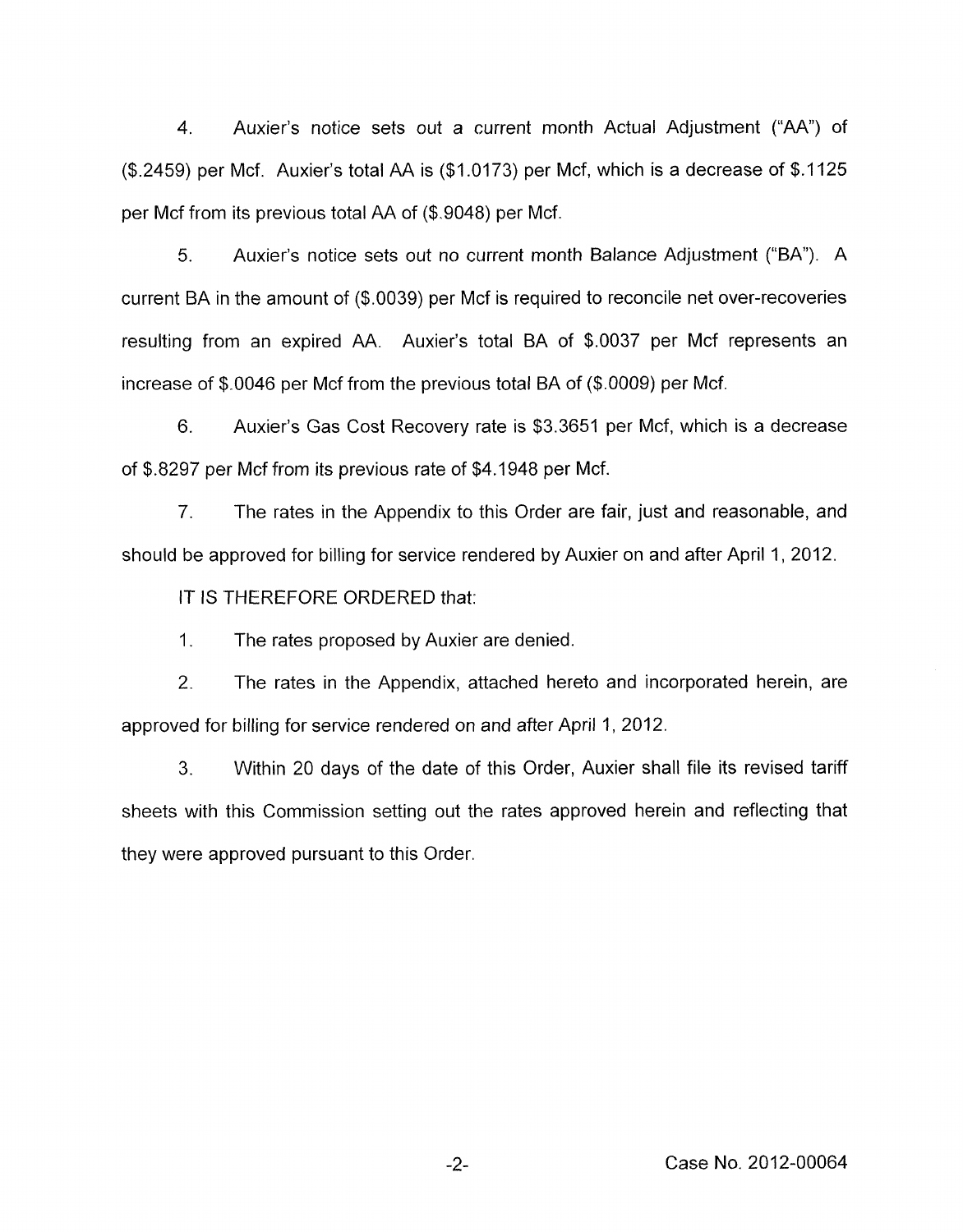**By** the Commission  $\rho_{\theta}$ **ENTERED** MAR 2 8 2012 KENTUCKY PUBLIC<br>SERVICE COMMISSION

ATTE **Director**  $E$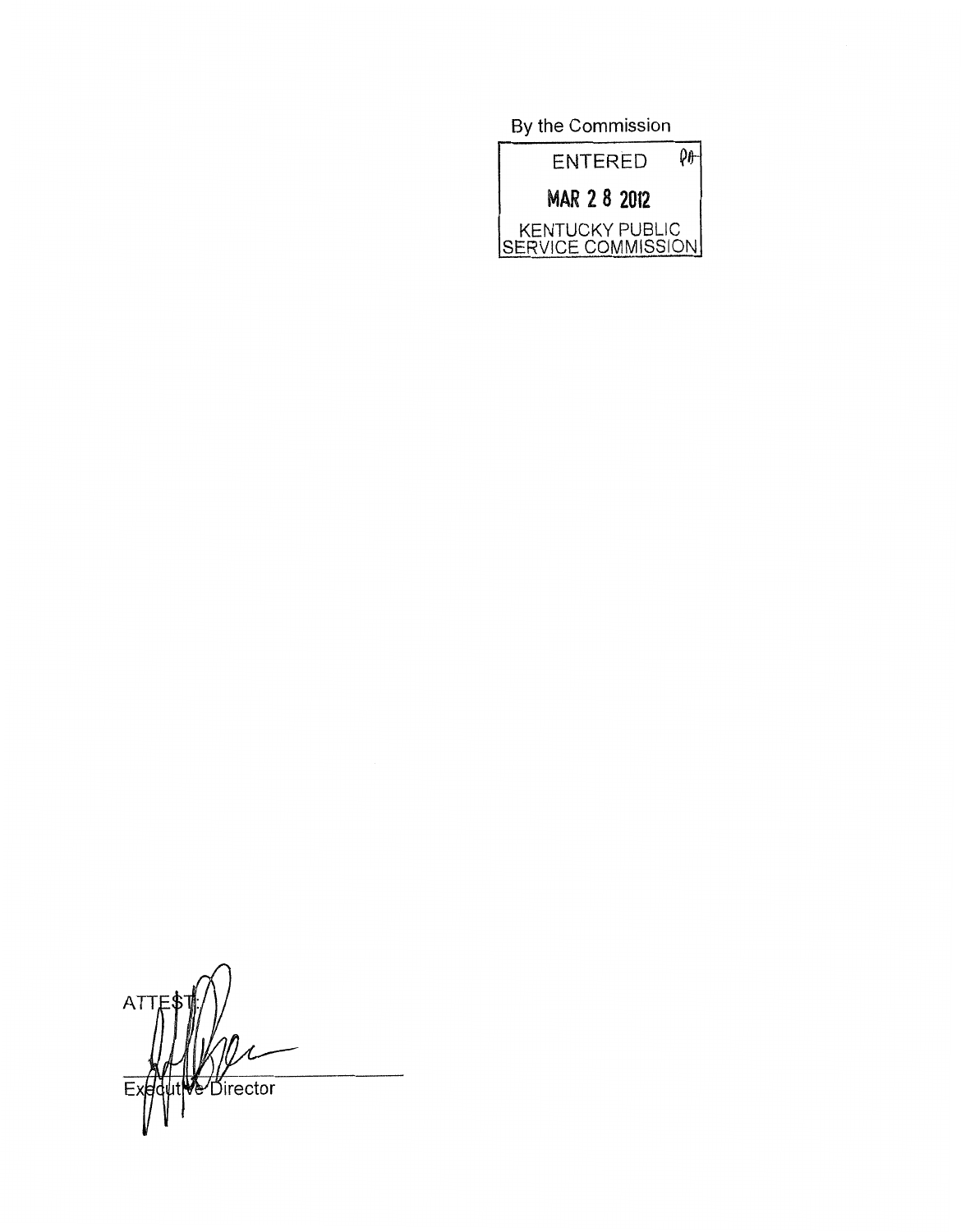## APPENDIX

#### APPENDIX TO AN ORDER OF THE KENTUCKY PUBLIC SERVICE COMMISSION IN CASE NO. 2012-00064 DATED **MAR 28 2012**

The following rates and charges are prescribed for the customers served by Auxier Road Gas Company, lnc. All other rates and charges not specifically mentioned herein shall remain the same as those in effect under authority of this Commission prior to the effective date of this Order.

## RATES:

|                          | <b>Gas Cost</b><br>Recovery |          |          |
|--------------------------|-----------------------------|----------|----------|
|                          | Base Rate                   | Rate     | Total    |
| First Mcf (Minimum Bill) | \$6.36                      | \$3.3651 | \$9.7251 |
| All Over 1 Mcf           | \$5.0645                    | \$3.3651 | \$8.4296 |